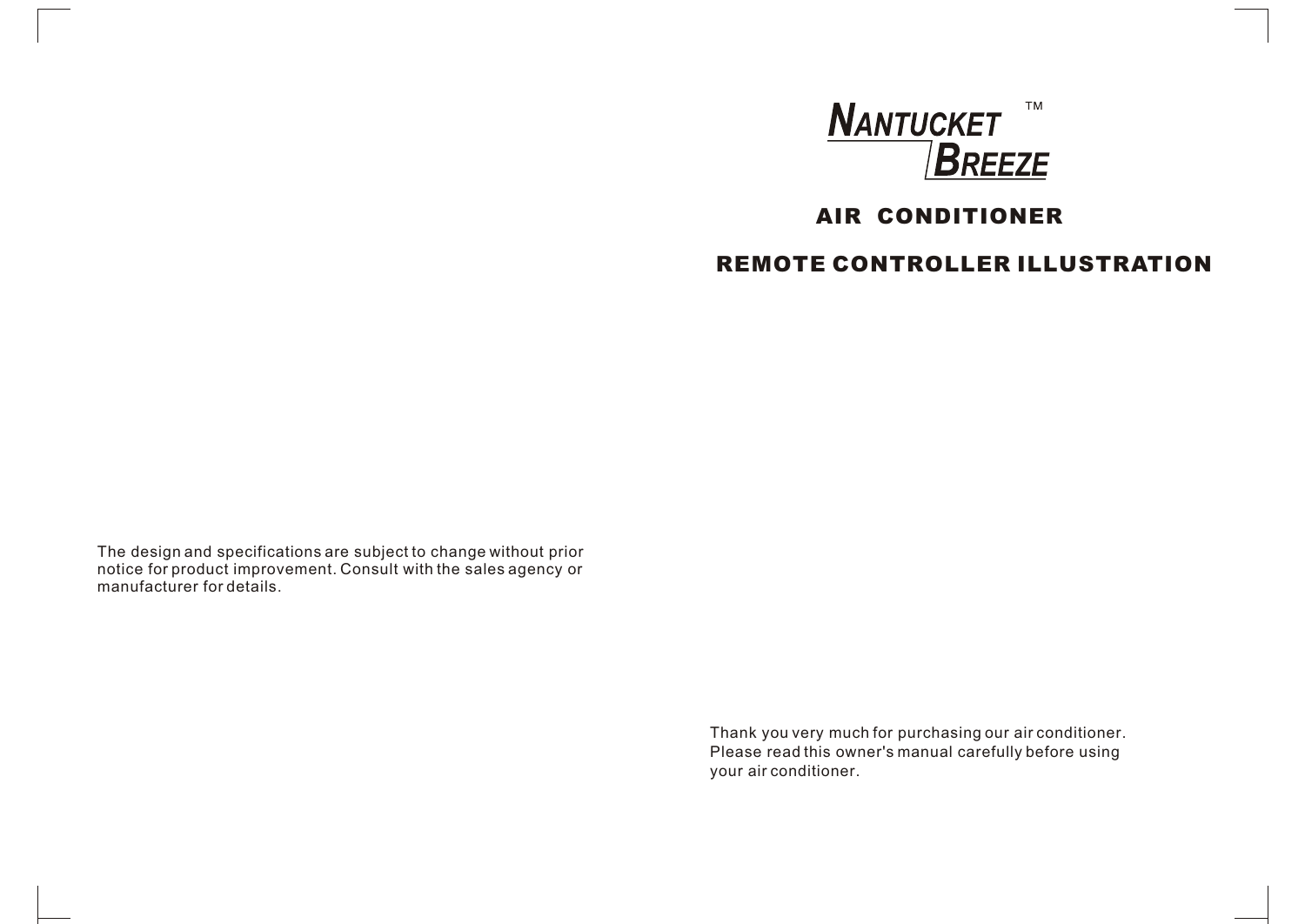# **CONTENTS**

|  | Rated Voltage          | 3.0V(Dry bat |
|--|------------------------|--------------|
|  | Signal Receiving Range | 26FT         |
|  | Environment            | 23°F~140°F   |
|  |                        |              |
|  |                        |              |
|  |                        |              |

 $\bullet$ 

# Remote Controller Specifications

| Model                  | RG57H(B)/BGE                   |
|------------------------|--------------------------------|
| Rated Voltage          | 3.0V(Dry batteries R03/LR03×2) |
| Signal Receiving Range | 26FT                           |
| Environment            | 23°F~140°F                     |



**RG57H(B)/BGE**

 $\bigcirc$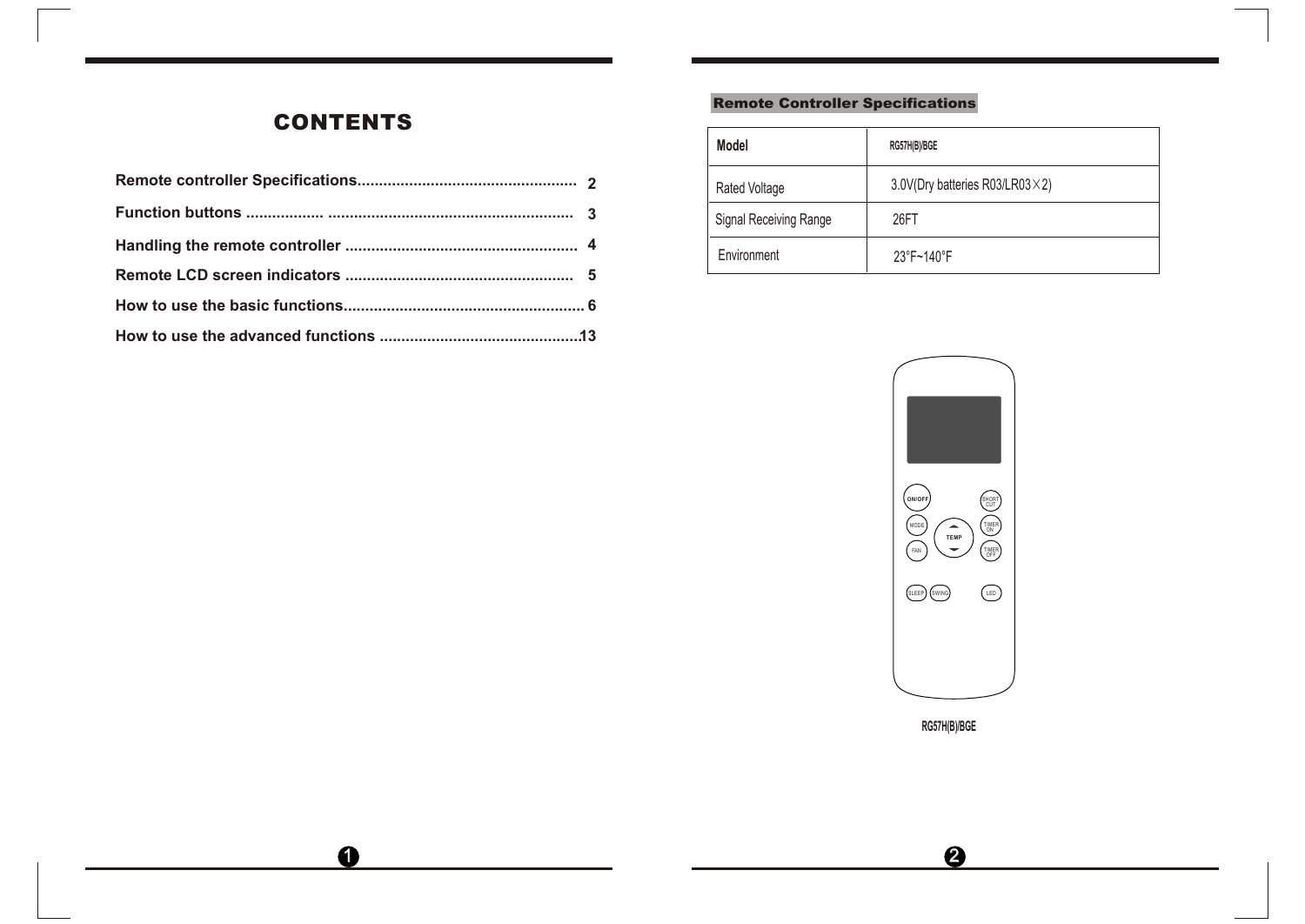Before you begin using your new air conditioner, make sure to familiarize yourself with its remote control. The following is a brief introduction to the remote control itself. For instructions on how to operate your air conditioner, refer to the **How to Use Basic Functions** section of this manual.



## Function Buttons **Function Buttons**

#### **NOT SURE WHAT A FUNCTION DOES?**

Refer to the How to Use Basic Functions and **How to Use Advanced Functions** sections of this manual for a detailed description of how to use your air conditioner.

#### **SPECIAL NOTE**

- Button designs on your unit may differ slightly from the example shown.
- If the indoor unit does not have a particular If the massive time assess not have a particular function, pressing that function's button on the remote control will have no effect.
- When there are wide differences between Remote controller Illustration" and When there are wide differences between<br>"Remote controller Illustration" and<br>"USER'S MANUAL" on function description,<br>the description of "USER'S MANUAL" the description of "USER'S MANUAL" shall prevail.

#### **Inserting and Replacing Batteries**

Your air conditioning unit comes with two AAA batteries. Put the batteries in the remote control before use.

- 1. Slide the back cover from the remote Control downward, exposing the battery compartment.
- 2. Insert the batteries, paying attention to match up the (+) and (-) ends of the batteries with the symbols inside the battery compartment.
- 3. Slide the battery cover back into place.

# **BATTERY NOTES**

- For optimum product performance: Do not mix old and new batteries, or batteries of different types.
- Do not leave batteries in the remote control Be not leave batteries in the remote contribution. more than 2 months.

# *<b>BATTERY DISPOSAL*

 $\overline{3}$   $\overline{4}$ 

Do not dispose of batteries as unsorted municipal waste. Refer to local laws for proper disposal of batteries.

#### **TIPS FOR USING REMOTE CONTROL**

- The remote control must be used within 26FT of the unit.
- The unit will beep when remote signal is received.
- Curtains, other materials and direct sunlight can interfere with the infrared signal receiver.
- Remove batteries if the remote will not be  $\bullet$ used more than 2 months.





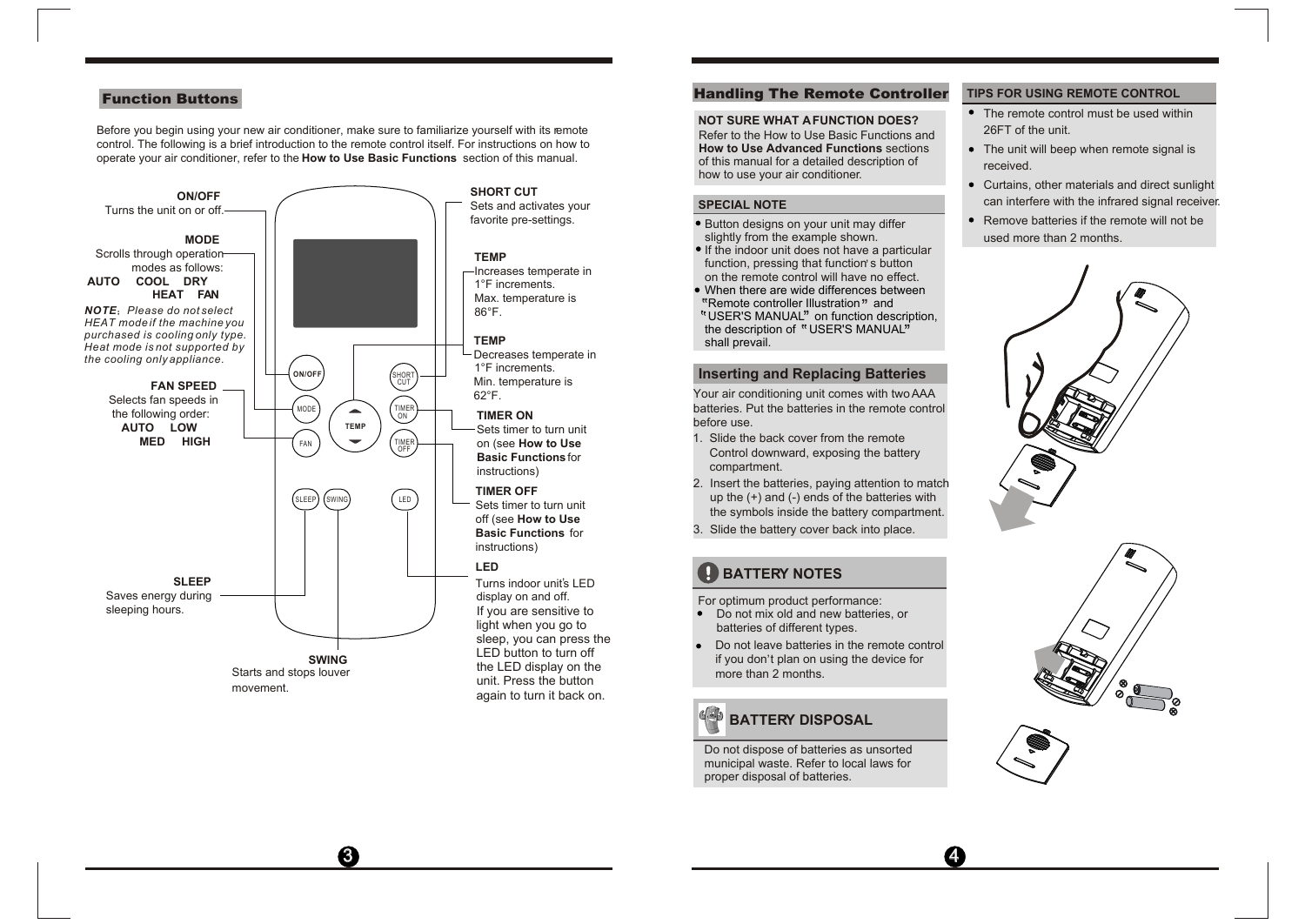

## Remote LCD Screen Indicators **How To Use The Basic Functions**



3. Press the **FAN** button to select the fan speed: AUTO, LOW, MED,or

the  $Temp \rightarrow or Temp \rightarrow$  button.

1. Press the **MODE** button to select

HIGH.

**COOL** mode.

COOL operation

unit.

5 6

#### **SETTING TEMPERATURE**

The operating temperature range for units is  $62^\circ$ F~86°F. You can increase or decrease the set tmeperature in 1 °F increments.

#### AUTO operation

In **AUTO** mode, the unit will automatically select the COOL, FAN, HEAT or DRY mode based on the set temperature.

- 1. Press the **MODE** button to select Auto mode. 2. Set your desired temperature using the
- $T$ emp  $\blacktriangle$  or  $T$ emp  $\blacktriangleright$  button.
- 3. Press the **ON/OFF** button to start the unit.

# **NOTE: FAN SPEED** can<sup>'</sup>t be set in Auto mode.

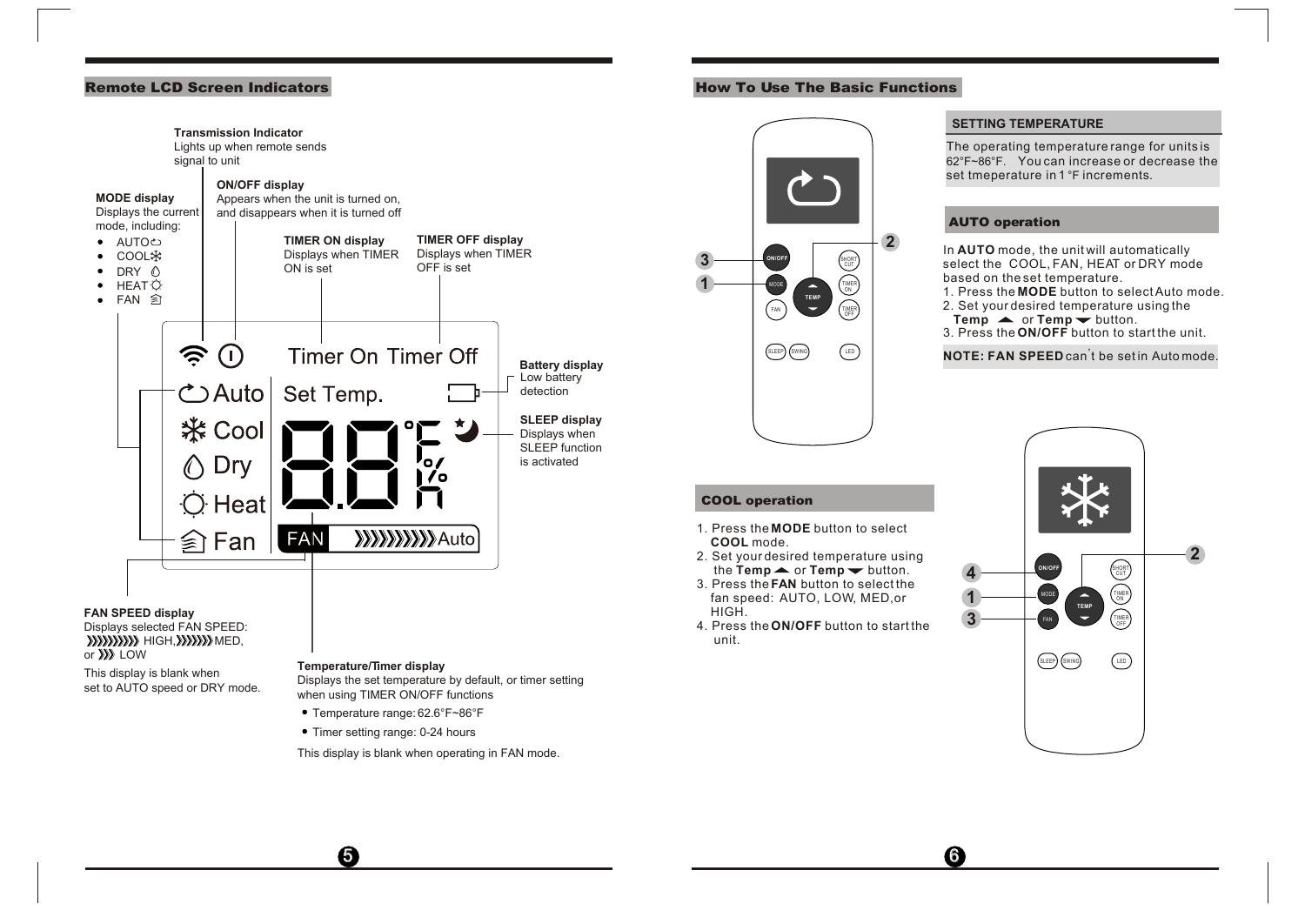# How To Use The Basic Functions **How To Use The Basic Functions**



#### DRY operation(dehumidifying)

- 1. Press the **MODE** button to select **DRY** mode.
- 2. Set your desired temperature using the Temp<sup>\*</sup> or Temp<sup>\*</sup> button.
- 3. Press the **ON/OFF**button to start the unit.

### **NOTE: FAN SPEED** can<sup>'</sup>t be changed in DRY mode.



### HEAT operation

- 1. Press the **MODE** button to select **HEAT** mode.
- 2. Set your desired temperature using the **Temp**  $\blacktriangle$  or **Temp**  $\blacktriangledown$  button.
- 3. Press the **FAN** button to select the fan speed: AUTO, LOW, MED,or HIGH.
- 4. Press the **ON/OFF** button to start the unit.

**NOTE:** As outdoor temperature drops,the performance of your unit's HEAT function may be affected. In such instances, we recommend using this air conditioner in conjunction with other heating appliance.

**NOTE:** Heat mode is for Cooling & Heating models only.

### FAN operation

- 1. Press the **MODE** button to select FAN mode.
- 2. Press **FAN** button to select the fan speed: AUTO, LOW, MED or HIGH.
- 3. Press the **ON/OFF**button to start the unit.

**NOTE:** You can<sup>'</sup>t set temperature in FAN mode. As a result, your remote control s , LCD screen will not display temperature.



 $\overline{a}$  8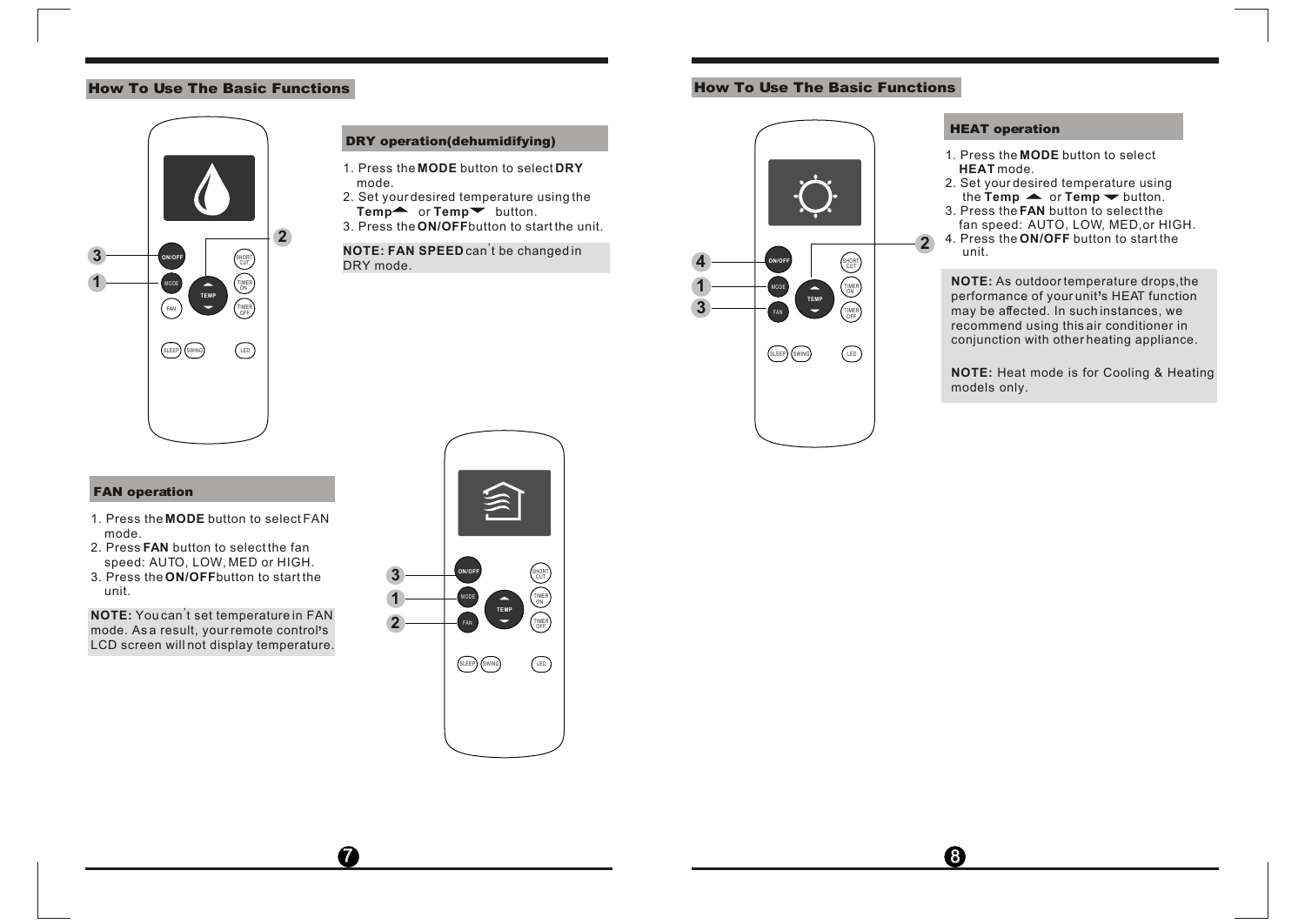### Setting the TIMER function

Your air conditioning unit has two timer-related functions:

- **TIMER ON** sets the amount of timer after which the unit will automatically turn on.
- **TIMER OFF** sets the amount of time after which the unit will automatically turn off

#### **TIMER ON function**

The **TIMER ON** function allows you to set a period of time after which the unit will automatically turn on, such as when you come home from work.

- 1. Press the **TIMER ON** button. By **Note:** This number indicates the amount of time after the current time that you want the unit to turn on. For example, if you set TIMER ON for 2 hours, " 2.0h " will appear on the screen, and the unit will turn on after 2 hours. default, the last time period that you set and an "h" (indicating hours)will appear on the display.
- 2. Press the **TIMER ON** button repeatedly to set the time when you want the unit to turn on.
- 3. Wait 2 seconds, then the TIMER ON function will be activated. The digital display on your remote control will then return to the temperature display.



Example: Setting unit to turn on after 2.5 example: Setting unit to turn on after 2.5 hours.

### **TIMER OFF function**

The **TIMER OFF** function allows you to set a period of time after which the unit will automatically turn off, such as when you wake up.

- 1. Press the **TIMER OFF** button. By **Note:** This number indicates the amount of time after the current time that you want the unit to turn off. For example, if you set TIMER OFF for 2 hours, " 2.0h " will appear on the screen, and the unit will turn off after 2 hours. default, the last time period that you set and an "h" (indicating hours)will appear on the display.
- 2. Press the **TIMER OFF** button repeatedly to set the time when you want the unit to turn off.
- 3. Wait 2 seconds, then the TIMER OFF function will be activated. The digital



**Example:** Setting unit to turn off after 5 hours.

**NOTE:** When setting the TIMER ON or setting its timer to " 0.0h " . TIMER OFF functions, up to 10 hours, the time will increase in 30 minute increments with each press. After 10 hours and up to 24, it will increase in 1 hour increments. The timer will revert to zero after 24 hours. You can turn off either function by



Continue to press **TIMER ON** or **TIMER OFF** until desired time is reached.

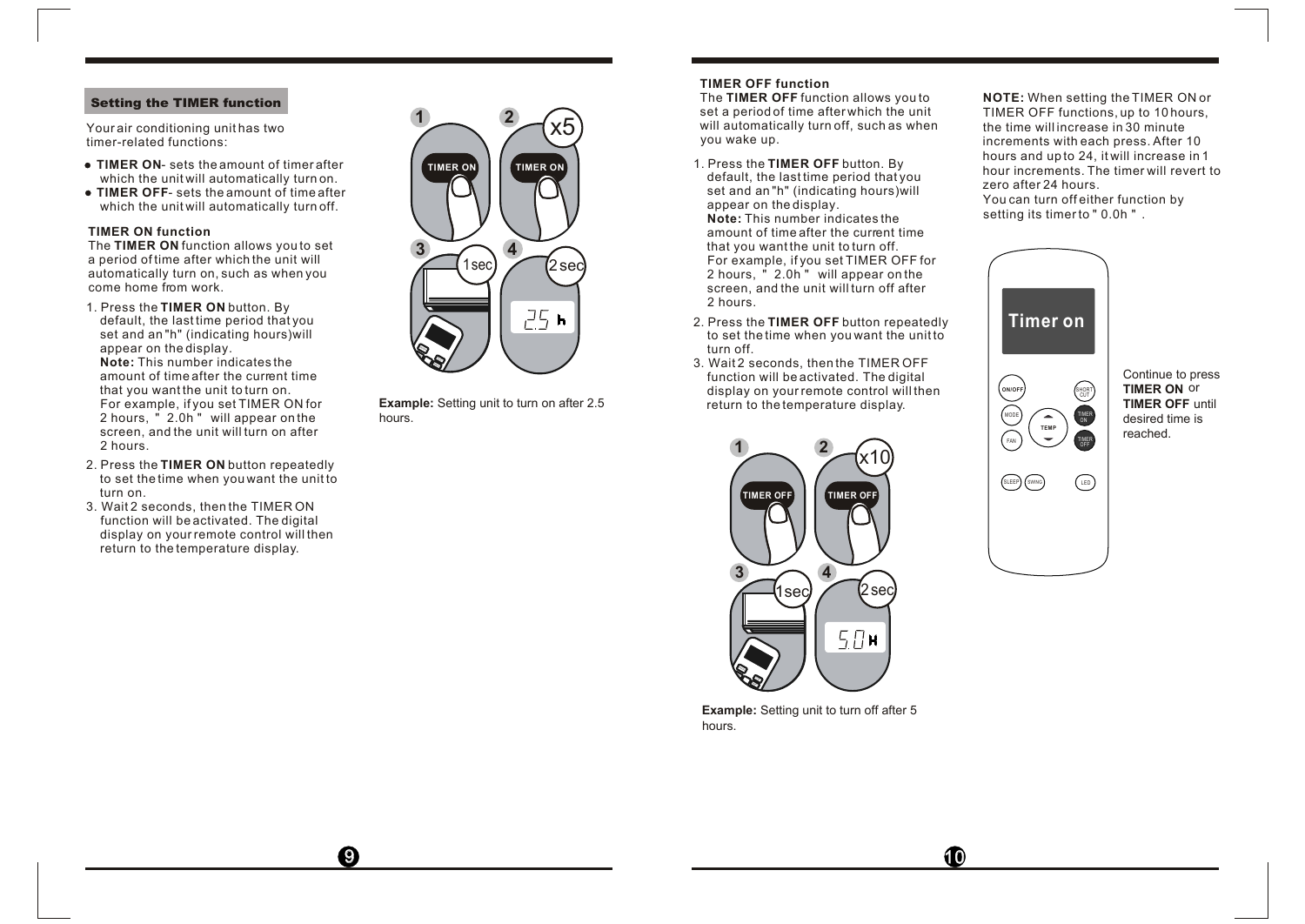#### **Setting both TIMER ON and TIMER OFF at the same time**

Keep in mind that the time periods you set for both functions refer to hours after the current time. For example, say that the current time is 1:00 PM, and you want the unit to turn on automatically at 7:00 PM. You want it to operate for 2 hours, then automatically turn off at 9:00 PM.

### Do the following:



 $\bf{1}$ 

**Example:** Setting the unit to turn on after 6 hours, operate for 2 hours, then turn off (see the figure below)







 $\mathbf P$